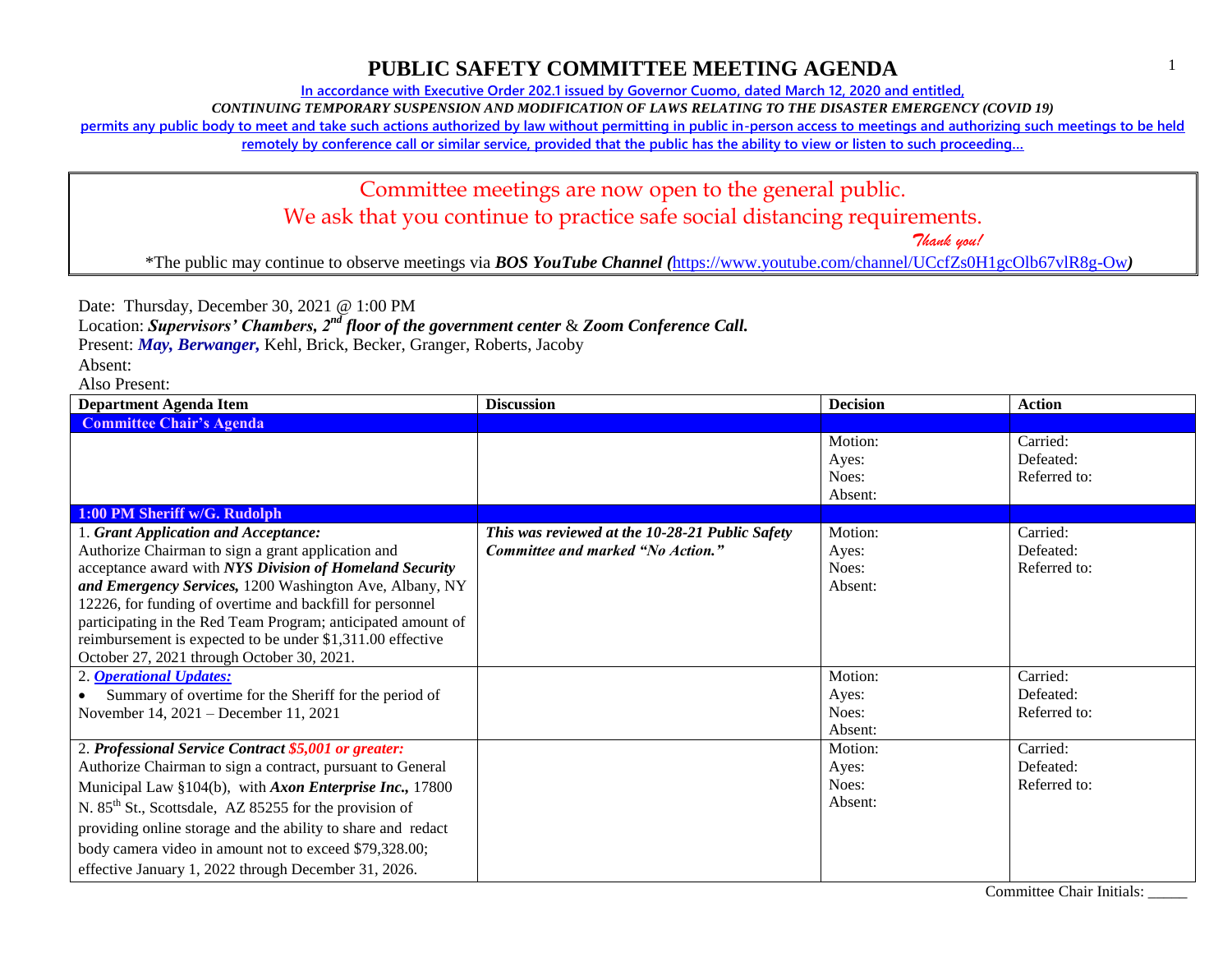**In accordance with Executive Order 202.1 issued by Governor Cuomo, dated March 12, 2020 and entitled,**

*CONTINUING TEMPORARY SUSPENSION AND MODIFICATION OF LAWS RELATING TO THE DISASTER EMERGENCY (COVID 19)*

**permits any public body to meet and take such actions authorized by law without permitting in public in-person access to meetings and authorizing such meetings to be held** 

**remotely by conference call or similar service, provided that the public has the ability to view or listen to such proceeding…**

# Committee meetings are now open to the general public. We ask that you continue to practice safe social distancing requirements.

 *Thank you!*

\*The public may continue to observe meetings via *BOS YouTube Channel (*<https://www.youtube.com/channel/UCcfZs0H1gcOlb67vlR8g-Ow>*)*

Date: Thursday, December 30, 2021 @ 1:00 PM

Location: *Supervisors' Chambers, 2nd floor of the government center* & *Zoom Conference Call.*

Present: *May, Berwanger,* Kehl, Brick, Becker, Granger, Roberts, Jacoby

Absent:

| <b>Department Agenda Item</b>                                                                                                                                                                                                                                                                                                                                                             | <b>Discussion</b>                                                                                                                                                                                                                                                                       | <b>Decision</b>                      | <b>Action</b>                         |
|-------------------------------------------------------------------------------------------------------------------------------------------------------------------------------------------------------------------------------------------------------------------------------------------------------------------------------------------------------------------------------------------|-----------------------------------------------------------------------------------------------------------------------------------------------------------------------------------------------------------------------------------------------------------------------------------------|--------------------------------------|---------------------------------------|
| <b>County Jail</b>                                                                                                                                                                                                                                                                                                                                                                        |                                                                                                                                                                                                                                                                                         |                                      |                                       |
| 3. Operational Updates:<br>Inmate numbers for: November<br>Total: avg 58.5; high 64; low 53<br>Male: avg 43; high 47; low 39<br>Female: avg 15; high 17; low 13<br>Boarded in: avg 10; high 15; low 5<br>Boarded out: avg 1; high 1; low 1<br>Net income: \$26,180.00                                                                                                                     |                                                                                                                                                                                                                                                                                         | Motion:<br>Ayes:<br>Noes:<br>Absent: | Carried:<br>Defeated:<br>Referred to: |
| 911                                                                                                                                                                                                                                                                                                                                                                                       |                                                                                                                                                                                                                                                                                         |                                      |                                       |
| 4. Amend Resolution No. 21-183<br>To Authorize Chairwoman to sign an Amended Contract with<br>Motorola Solutions Inc. 123 Tice Blvd, Woodcliff Lake, NJ<br>$07677$ , as follows:<br>addition of a backup center dispatch infrastructure<br>upgrade in the amount of \$1,288,406.40 not to exceed a<br>total contract award of \$1,563,406.40<br>extend the term through December 31, 2022 | Amend date and dollar amount for the purpose of<br>upgrades to Wyoming County's K2 Core with Astro<br>Core Solution. This will provide system resilience<br>in conditions where the primary 911 center<br>becomes impaired or unavailable.<br>2019 SICG and Targeted SICG Grant funded. | Motion:<br>Ayes:<br>Noes:<br>Absent: | Carried:<br>Defeated:<br>Referred to: |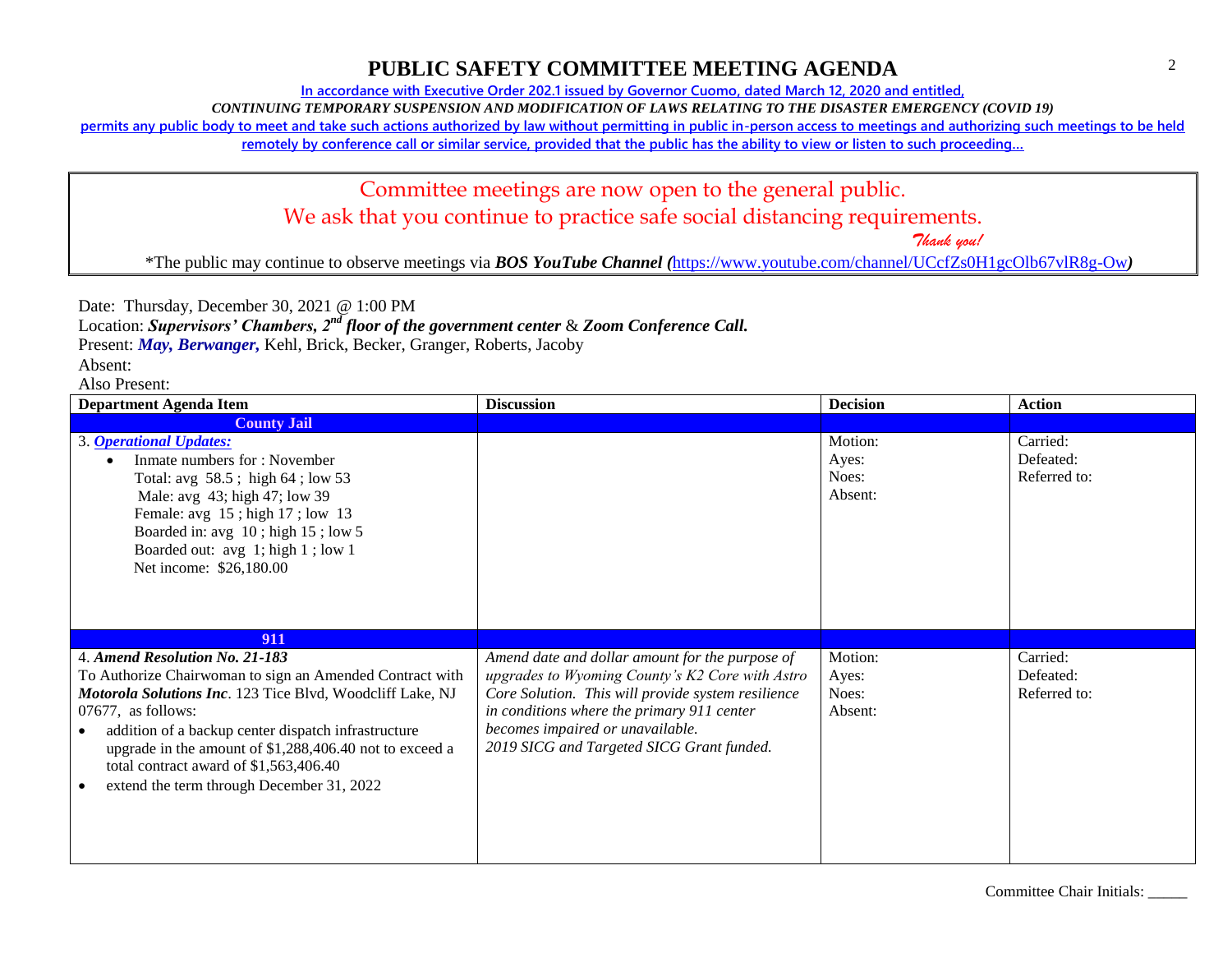**In accordance with Executive Order 202.1 issued by Governor Cuomo, dated March 12, 2020 and entitled,**

*CONTINUING TEMPORARY SUSPENSION AND MODIFICATION OF LAWS RELATING TO THE DISASTER EMERGENCY (COVID 19)*

**permits any public body to meet and take such actions authorized by law without permitting in public in-person access to meetings and authorizing such meetings to be held** 

**remotely by conference call or similar service, provided that the public has the ability to view or listen to such proceeding…**

# Committee meetings are now open to the general public. We ask that you continue to practice safe social distancing requirements.

 *Thank you!*

\*The public may continue to observe meetings via *BOS YouTube Channel (*<https://www.youtube.com/channel/UCcfZs0H1gcOlb67vlR8g-Ow>*)*

Date: Thursday, December 30, 2021 @ 1:00 PM

Location: *Supervisors' Chambers, 2nd floor of the government center* & *Zoom Conference Call.*

Present: *May, Berwanger,* Kehl, Brick, Becker, Granger, Roberts, Jacoby

Absent:

| <b>Department Agenda Item</b>                                                                                           | <b>Discussion</b> | <b>Decision</b> | <b>Action</b> |
|-------------------------------------------------------------------------------------------------------------------------|-------------------|-----------------|---------------|
| <b>Stop DWI w/D. Linder</b>                                                                                             |                   |                 |               |
| 5. FYI- Contract (\$3,000 and under):                                                                                   |                   | Motion:         | Carried:      |
| Arcade Police Department, 17 Church St Arcade, NY 14009 for the provision of High Visibility Enforcement                |                   | Ayes:           | Defeated:     |
| Grant patrols in an amount not to exceed \$3,000.00; effective January 1, 2022 through September 30, 2022.              |                   | Noes:           | Referred to:  |
| Attica Police Department, 43 Exchange St, Attica NY 14011 for the provision of High Visibility Enforcement<br>$\bullet$ |                   | Absent:         |               |
| Grant Patrols in an amount not to exceed \$2,500.00; effective January 1, 2022 through September 30, 2022.              |                   |                 |               |
| Perry Police Department, 46 N Main St Perry, NY 14530 for the provision of High Visibility Enforcement<br>$\bullet$     |                   |                 |               |
| Grant patrols in an amount not to exceed \$1,500.00; effective January 1, 2022 through September 30, 2022.              |                   |                 |               |
| Warsaw Police Department 42 W. Buffalo St, Warsaw, NY 14569 for the provision of High Visibility<br>$\bullet$           |                   |                 |               |
| Enforcement Grant patrols in an amount not to exceed \$3,000.00 effective January 1, 2022 through September             |                   |                 |               |
| 30, 2022                                                                                                                |                   |                 |               |
|                                                                                                                         |                   |                 |               |
|                                                                                                                         |                   |                 |               |
|                                                                                                                         |                   |                 |               |
|                                                                                                                         |                   |                 |               |
|                                                                                                                         |                   |                 |               |
|                                                                                                                         |                   |                 |               |
|                                                                                                                         |                   |                 |               |
|                                                                                                                         |                   |                 |               |
|                                                                                                                         |                   |                 |               |
|                                                                                                                         |                   |                 |               |
|                                                                                                                         |                   |                 |               |
|                                                                                                                         |                   |                 |               |
|                                                                                                                         |                   |                 |               |
|                                                                                                                         |                   |                 |               |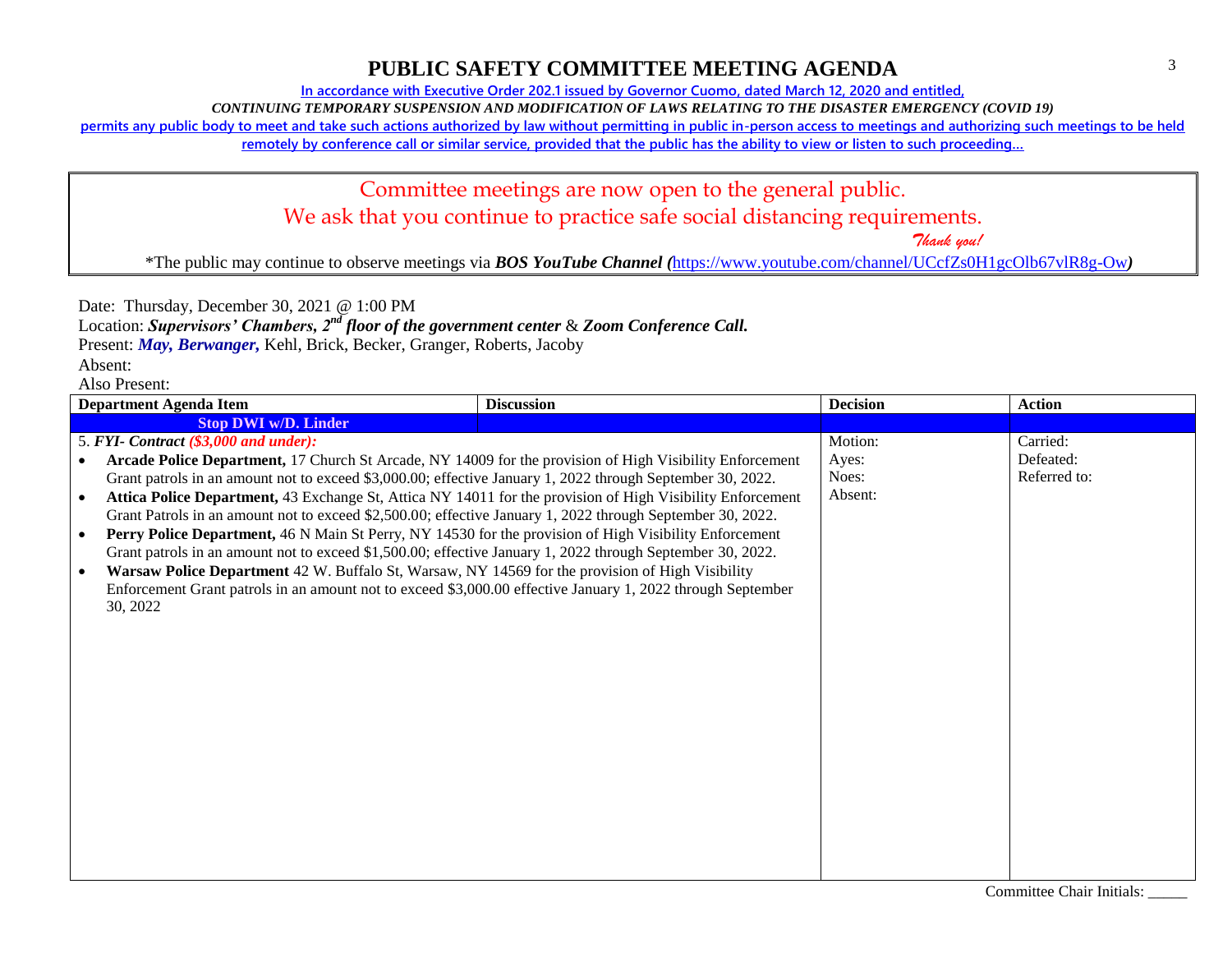**In accordance with Executive Order 202.1 issued by Governor Cuomo, dated March 12, 2020 and entitled,**

*CONTINUING TEMPORARY SUSPENSION AND MODIFICATION OF LAWS RELATING TO THE DISASTER EMERGENCY (COVID 19)*

**permits any public body to meet and take such actions authorized by law without permitting in public in-person access to meetings and authorizing such meetings to be held** 

remotely by conference call or similar service, provided that the public has the ability to view or listen to such proceeding...

# Committee meetings are now open to the general public. We ask that you continue to practice safe social distancing requirements.

 *Thank you!*

\*The public may continue to observe meetings via *BOS YouTube Channel (*<https://www.youtube.com/channel/UCcfZs0H1gcOlb67vlR8g-Ow>*)*

Date: Thursday, December 30, 2021 @ 1:00 PM

Location: *Supervisors' Chambers, 2nd floor of the government center* & *Zoom Conference Call.*

Present: *May, Berwanger,* Kehl, Brick, Becker, Granger, Roberts, Jacoby

Absent:

| <b>Department Agenda Item</b>                                                                                         | <b>Discussion</b> | <b>Decision</b> | <b>Action</b> |
|-----------------------------------------------------------------------------------------------------------------------|-------------------|-----------------|---------------|
| 6. Interdepartmental Contract \$3,001 or greater:                                                                     |                   | Motion:         | Carried:      |
| Authorize Chairman to sign the following Memorandums of                                                               |                   | Ayes:           | Defeated:     |
| Understanding effective January 1, 2022 through December                                                              |                   | Noes:           | Referred to:  |
| 31, 2022:                                                                                                             |                   | Absent:         |               |
| District Attorney's Office:                                                                                           |                   |                 |               |
| \$4,000.00 for secretarial services for prosecution<br>$\circ$<br>\$66,000.00 for prosecution of DWI cases<br>$\circ$ |                   |                 |               |
| <b>Probation Department:</b>                                                                                          |                   |                 |               |
| \$22,000.00 for services of Probation Officer<br>$\circ$                                                              |                   |                 |               |
| Mental Health Department:<br>$\bullet$                                                                                |                   |                 |               |
| \$10,000.00 for Alcoholism treatment and Case<br>$\circ$                                                              |                   |                 |               |
| <b>Management Services</b>                                                                                            |                   |                 |               |
| Sheriff's Department:<br>$\bullet$                                                                                    |                   |                 |               |
| \$6,500.00 for DWI Program Coordinator and<br>$\circ$                                                                 |                   |                 |               |
| Secretarial services                                                                                                  |                   |                 |               |
| \$13,500.00 for DWI enforcement patrols and<br>$\circ$                                                                |                   |                 |               |
| specific expenses listed in paragraph number 4                                                                        |                   |                 |               |
|                                                                                                                       |                   |                 |               |
|                                                                                                                       |                   |                 |               |
|                                                                                                                       |                   |                 |               |
|                                                                                                                       |                   |                 |               |
|                                                                                                                       |                   |                 |               |
|                                                                                                                       |                   |                 |               |
|                                                                                                                       |                   |                 |               |
|                                                                                                                       |                   |                 |               |
|                                                                                                                       |                   |                 |               |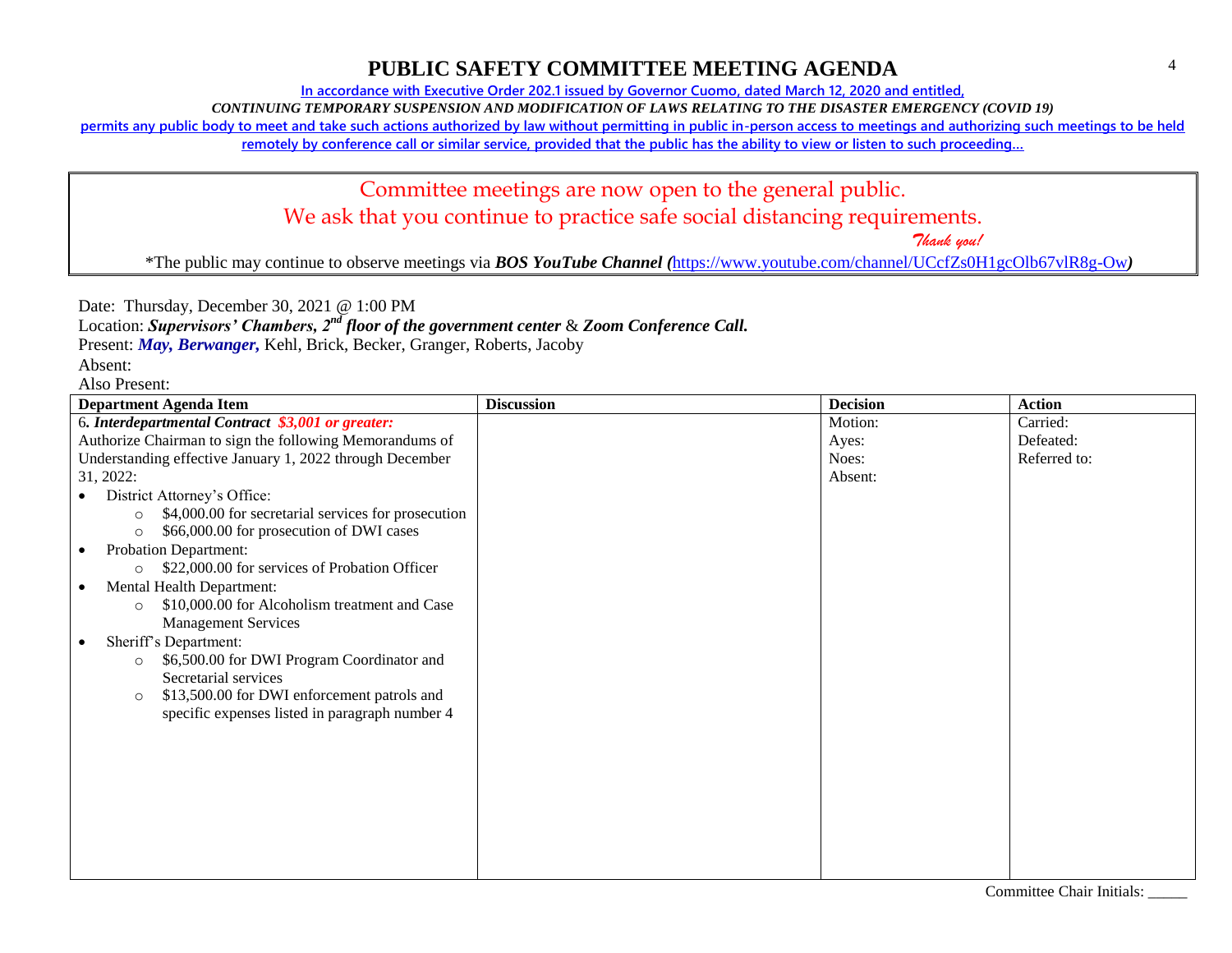**In accordance with Executive Order 202.1 issued by Governor Cuomo, dated March 12, 2020 and entitled,**

*CONTINUING TEMPORARY SUSPENSION AND MODIFICATION OF LAWS RELATING TO THE DISASTER EMERGENCY (COVID 19)*

**permits any public body to meet and take such actions authorized by law without permitting in public in-person access to meetings and authorizing such meetings to be held** 

**remotely by conference call or similar service, provided that the public has the ability to view or listen to such proceeding…**

# Committee meetings are now open to the general public. We ask that you continue to practice safe social distancing requirements.

 *Thank you!*

\*The public may continue to observe meetings via *BOS YouTube Channel (*<https://www.youtube.com/channel/UCcfZs0H1gcOlb67vlR8g-Ow>*)*

Date: Thursday, December 30, 2021 @ 1:00 PM

Location: *Supervisors' Chambers, 2nd floor of the government center* & *Zoom Conference Call.*

Present: *May, Berwanger,* Kehl, Brick, Becker, Granger, Roberts, Jacoby

Absent:

Also Present:

| <b>Department Agenda Item</b>                                                         | <b>Discussion</b>               | <b>Decision</b> | <b>Action</b> |
|---------------------------------------------------------------------------------------|---------------------------------|-----------------|---------------|
| 7. Professional Service Contract \$3,001-\$5,000:                                     |                                 | Motion:         | Carried:      |
| Authorize Chairman to sign a Memorandum of Understanding                              |                                 | Ayes:           | Defeated:     |
| for the provision of DWI enforcement patrols and specific                             |                                 | Noes:           | Referred to:  |
| expenses; effective January 1, 2022 through December 31,<br>2022:                     |                                 | Absent:         |               |
| <b>Arcade Police Department</b> in an amount not to<br>$\bullet$<br>exceed \$4,500.00 |                                 |                 |               |
| Attica Police Department in an amount not to<br>$\bullet$<br>exceed 4,000.00          |                                 |                 |               |
| Perry Police Department in an amount not to<br>$\bullet$<br>exceed \$3,500.00         |                                 |                 |               |
| Warsaw Police Department in an amount not to<br>$\bullet$                             |                                 |                 |               |
| exceed \$4,500.00.                                                                    |                                 |                 |               |
| <b>Interdepartmental Contract \$3,001 or greater:</b>                                 |                                 | Motion:         | Carried:      |
| Contract with Wyoming County Sheriff's Department, for                                |                                 | Ayes:           | Defeated:     |
| High Visibility Enforcement Grant patrols in an amount not to                         |                                 | Noes:           | Referred to:  |
| exceed \$5,000.00; effective January 1, 2022 through                                  |                                 | Absent:         |               |
| September 30, 2022.                                                                   |                                 |                 |               |
| <b>Jail Kitchen</b>                                                                   |                                 |                 |               |
|                                                                                       |                                 | Motion:         | Carried:      |
|                                                                                       | $\sim$ Nothing to Report $\sim$ | Ayes:           | Defeated:     |
|                                                                                       |                                 | Noes:           | Referred to:  |
|                                                                                       |                                 | Absent:         |               |
|                                                                                       |                                 |                 |               |

Committee Chair Initials: \_\_\_\_\_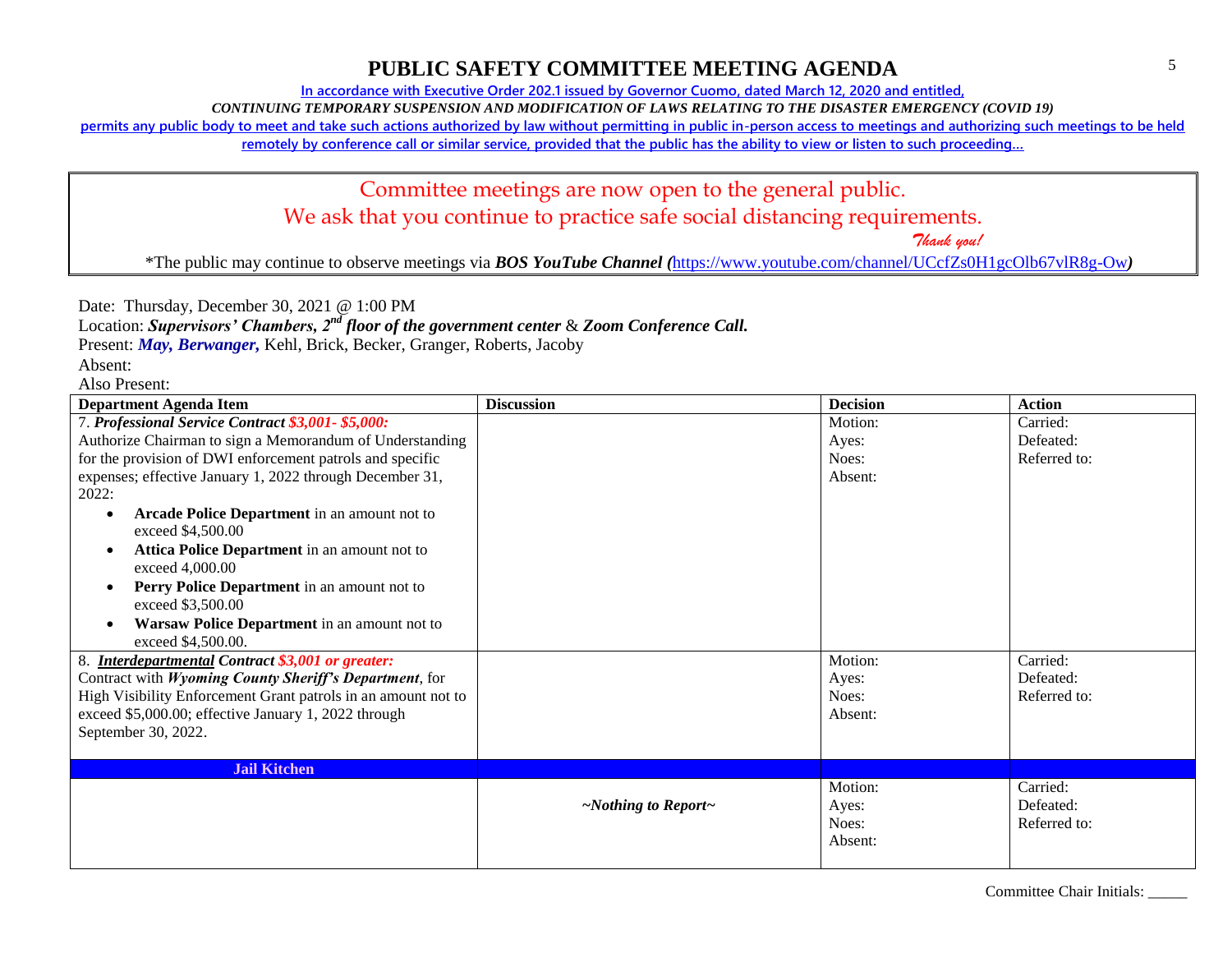**In accordance with Executive Order 202.1 issued by Governor Cuomo, dated March 12, 2020 and entitled,**

*CONTINUING TEMPORARY SUSPENSION AND MODIFICATION OF LAWS RELATING TO THE DISASTER EMERGENCY (COVID 19)*

**permits any public body to meet and take such actions authorized by law without permitting in public in-person access to meetings and authorizing such meetings to be held** 

**remotely by conference call or similar service, provided that the public has the ability to view or listen to such proceeding…**

#### Committee meetings are now open to the general public. We ask that you continue to practice safe social distancing requirements.

 *Thank you!*

\*The public may continue to observe meetings via *BOS YouTube Channel (*<https://www.youtube.com/channel/UCcfZs0H1gcOlb67vlR8g-Ow>*)*

Date: Thursday, December 30, 2021 @ 1:00 PM

Location: *Supervisors' Chambers, 2nd floor of the government center* & *Zoom Conference Call.*

Present: *May, Berwanger,* Kehl, Brick, Becker, Granger, Roberts, Jacoby

Absent:

Also Present:

| <b>Department Agenda Item</b>                                | <b>Discussion</b>               | <b>Decision</b> | <b>Action</b> |
|--------------------------------------------------------------|---------------------------------|-----------------|---------------|
| 9:20 AM Emergency Services w/B. Meyers                       |                                 |                 |               |
| 1. Overnight Travel Authorization:                           | Formal agenda not yet received. | Motion:         | Carried:      |
| B. Meyers to attend New York State Emergency Managers        |                                 | Ayes:           | Defeated:     |
| Association Annual Conference, February 8-10, 2022 at        |                                 | Noes:           | Referred to:  |
| Embassy Suites at Destiny USA, 311 Hiawatha Blvd,            |                                 | Absent:         |               |
| Syracuse, NY 13204. NYSEMA will traditionally cover          |                                 |                 |               |
| hotel. Expenses for gas, meals, and conference registration. |                                 |                 |               |
| 2. Disposition of Fixed Assets: (Permanent disposal only):   |                                 | Motion:         | Carried:      |
| Permission to surplus the following items and dispose of in  |                                 | Ayes:           | Defeated:     |
| the most advantageous way to the County:                     |                                 | Noes:           | Referred to:  |
| 911 UPS Power Generator Backup. Original cost in 2001        |                                 | Absent:         |               |
| was \$45,000.00. Obsolete equipment/parts no longer          |                                 |                 |               |
| available.                                                   |                                 |                 |               |
|                                                              |                                 |                 |               |
| 3. Operational Updates:                                      |                                 | Motion:         | Carried:      |
| December 11 Wind Event                                       |                                 | Ayes:           | Defeated:     |
| <b>EMS</b>                                                   |                                 | Noes:           | Referred to:  |
| <b>Stakeholder presentation</b><br>$\circ$                   |                                 | Absent:         |               |
| Monroe Ambulance                                             |                                 |                 |               |
| <b>Fire and Building Code Enforcement w/D. Roberts</b>       |                                 |                 |               |
| 1. Monthly Report: Nov. 2021                                 | Attached                        | Motion:         | Carried:      |
|                                                              |                                 | Ayes:           | Defeated:     |
|                                                              |                                 | Noes:           | Referred to:  |
|                                                              |                                 | Absent:         |               |
|                                                              |                                 |                 |               |

Committee Chair Initials: \_\_\_\_\_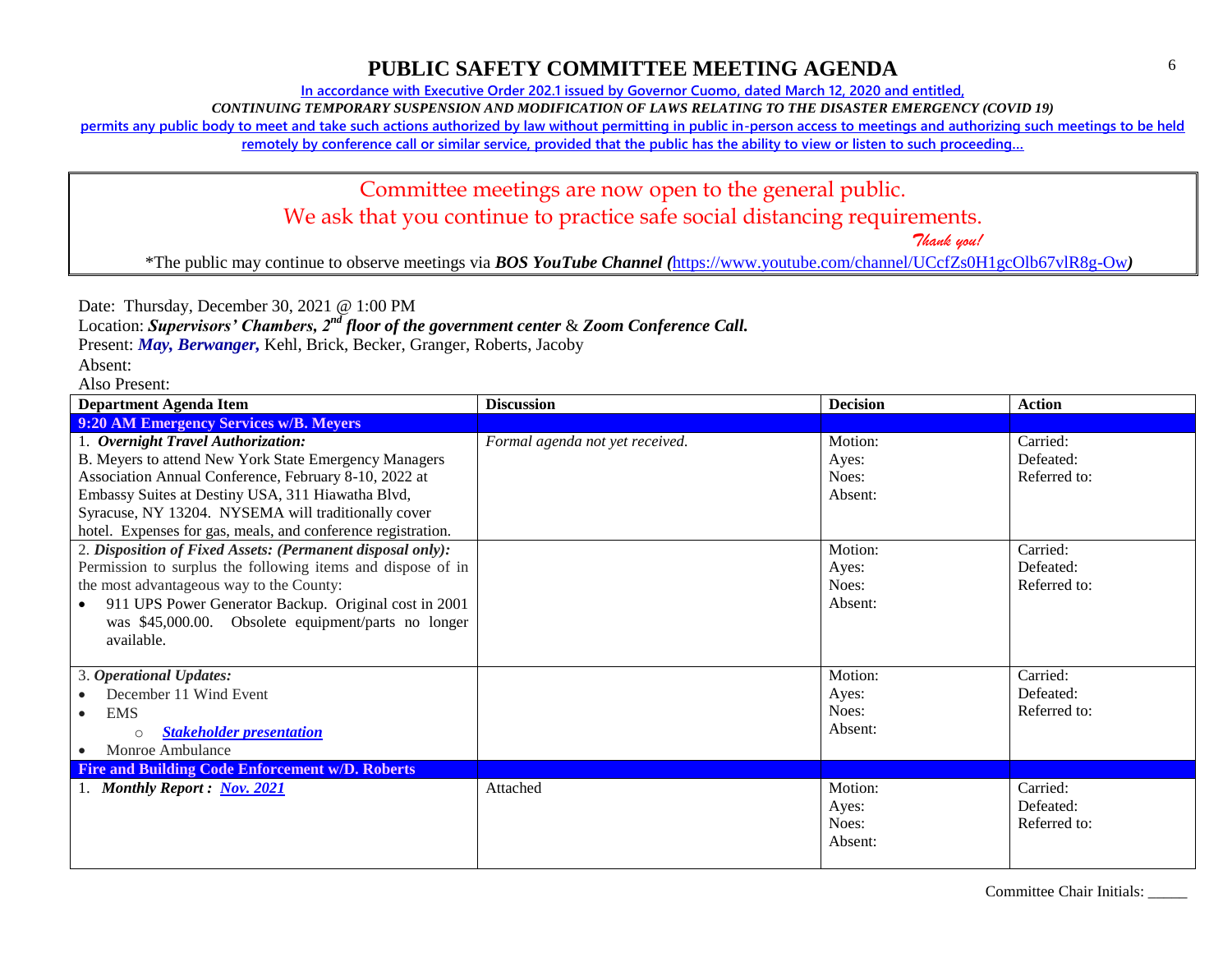**In accordance with Executive Order 202.1 issued by Governor Cuomo, dated March 12, 2020 and entitled,**

*CONTINUING TEMPORARY SUSPENSION AND MODIFICATION OF LAWS RELATING TO THE DISASTER EMERGENCY (COVID 19)*

**permits any public body to meet and take such actions authorized by law without permitting in public in-person access to meetings and authorizing such meetings to be held** 

**remotely by conference call or similar service, provided that the public has the ability to view or listen to such proceeding…**

#### Committee meetings are now open to the general public. We ask that you continue to practice safe social distancing requirements.

 *Thank you!*

\*The public may continue to observe meetings via *BOS YouTube Channel (*<https://www.youtube.com/channel/UCcfZs0H1gcOlb67vlR8g-Ow>*)*

Date: Thursday, December 30, 2021 @ 1:00 PM

Location: *Supervisors' Chambers, 2nd floor of the government center* & *Zoom Conference Call.*

Present: *May, Berwanger,* Kehl, Brick, Becker, Granger, Roberts, Jacoby

Absent:

| <b>Department Agenda Item</b>                                              | <b>Discussion</b> | <b>Decision</b> | <b>Action</b> |
|----------------------------------------------------------------------------|-------------------|-----------------|---------------|
| 2. Munis <i>Income &amp; Expense Statement</i>                             | Attached          | Motion:         | Carried:      |
|                                                                            |                   | Ayes:           | Defeated:     |
|                                                                            |                   | Noes:           | Referred to:  |
|                                                                            |                   | Absent:         |               |
| 3 Discussion                                                               |                   | Motion:         | Carried:      |
| Reserve Account for Public Safety                                          |                   | Ayes:           | Defeated:     |
| <b>Power Point Presentation</b><br>$\Omega$                                |                   | Noes:           | Referred to:  |
|                                                                            |                   | Absent:         |               |
| <b>Public Defender w/N. Effman</b>                                         |                   |                 |               |
| 1. Grant Application and Acceptance:                                       |                   | Motion:         | Carried:      |
| Permission to accept and apply to the NYS Office of Indigent               |                   | Ayes:           | Defeated:     |
| <b>Legal Services, 80 South Swan Street, 11<sup>th</sup> Floor Albany,</b> |                   | Noes:           | Referred to:  |
| New York 12210 in the amount of \$17,020 per year,                         |                   | Absent:         |               |
| minimum amount of \$51,060.00 for funding of Distribution                  |                   |                 |               |
| 12 (D-12); effective January 1, 2022 through December 31,                  |                   |                 |               |
| 2024. Contract No. C120056                                                 |                   |                 |               |
|                                                                            |                   |                 |               |
| 2. Professional Services Contract \$5,001.00 or greater                    |                   | Motion:         | Carried:      |
| Authorize Chairman to sign an agreement with the Wyoming                   |                   | Ayes:           | Defeated:     |
| County-Attica Legal Aid Bureau, 18 Linwood Avenue,                         |                   | Noes:           | Referred to:  |
| Warsaw, New York for the Indigent Parolee Program for a                    |                   | Absent:         |               |
| minimum of \$186,000.00; effective January 1, 2022 to                      |                   |                 |               |
| December 31, 2022.                                                         |                   |                 |               |
|                                                                            |                   |                 |               |
|                                                                            |                   |                 |               |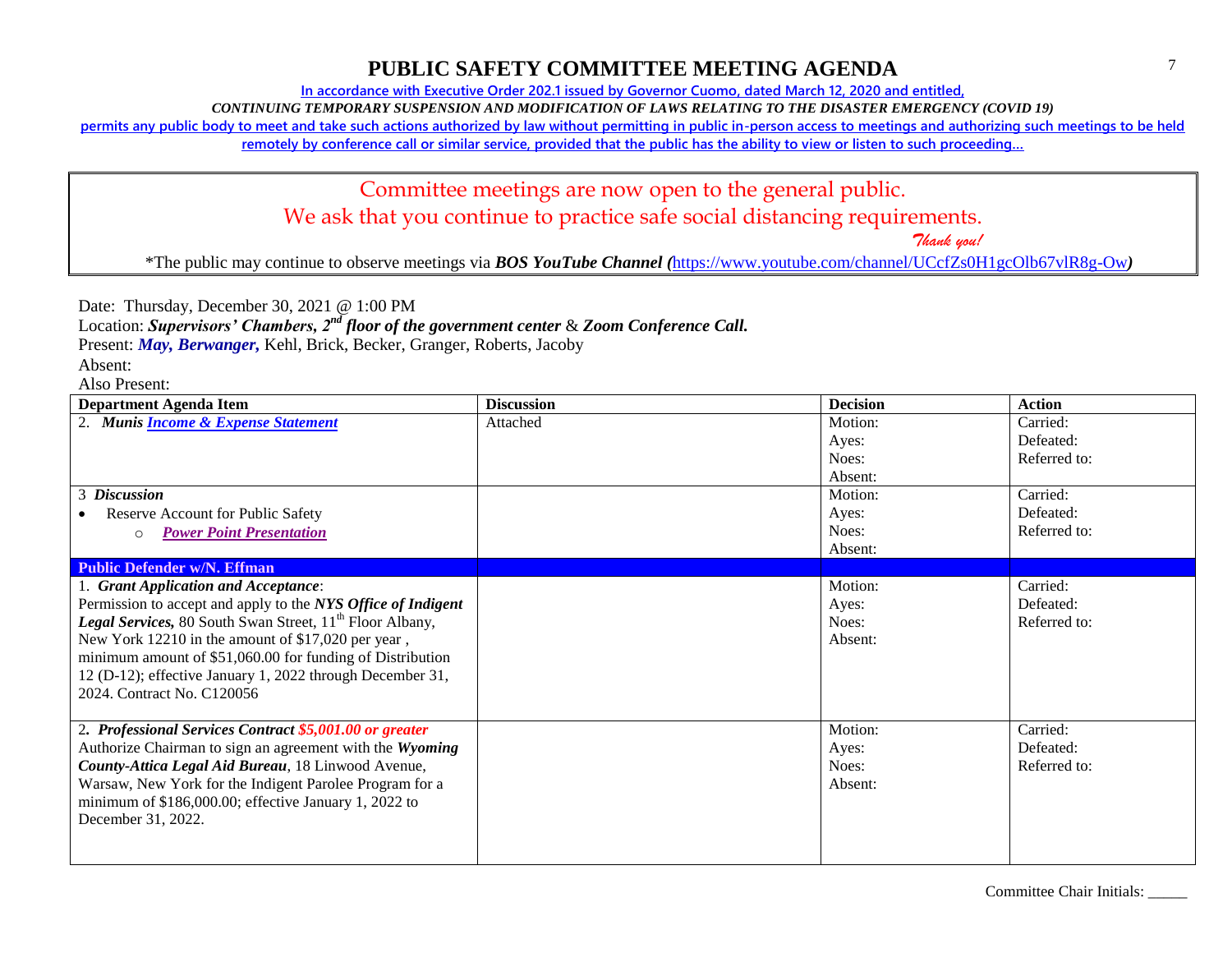**In accordance with Executive Order 202.1 issued by Governor Cuomo, dated March 12, 2020 and entitled,**

*CONTINUING TEMPORARY SUSPENSION AND MODIFICATION OF LAWS RELATING TO THE DISASTER EMERGENCY (COVID 19)*

**permits any public body to meet and take such actions authorized by law without permitting in public in-person access to meetings and authorizing such meetings to be held** 

**remotely by conference call or similar service, provided that the public has the ability to view or listen to such proceeding…**

# Committee meetings are now open to the general public. We ask that you continue to practice safe social distancing requirements.

 *Thank you!*

\*The public may continue to observe meetings via *BOS YouTube Channel (*<https://www.youtube.com/channel/UCcfZs0H1gcOlb67vlR8g-Ow>*)*

Date: Thursday, December 30, 2021 @ 1:00 PM

Location: *Supervisors' Chambers, 2nd floor of the government center* & *Zoom Conference Call.*

Present: *May, Berwanger,* Kehl, Brick, Becker, Granger, Roberts, Jacoby

Absent:

| Department Agenda Item                                                                                                                                                                                                                                                                                                                                                                                                                                                                                                                                                        | <b>Discussion</b> | <b>Decision</b>                      | <b>Action</b>                         |
|-------------------------------------------------------------------------------------------------------------------------------------------------------------------------------------------------------------------------------------------------------------------------------------------------------------------------------------------------------------------------------------------------------------------------------------------------------------------------------------------------------------------------------------------------------------------------------|-------------------|--------------------------------------|---------------------------------------|
| 3. Professional Services Contract \$5,001.00 or greater<br>Authorize Chairman to sign an agreement with the Wyoming<br>County-Attica Legal Aid Bureau, 18 Linwood Avenue,<br>Warsaw, New York for the Alternative to Incarceration<br>Program (DATA-Day), in an amount not to exceed<br>\$13,554.00; effective January 1, 2022 to December 31, 2022.                                                                                                                                                                                                                          |                   | Motion:<br>Ayes:<br>Noes:<br>Absent: | Carried:<br>Defeated:<br>Referred to: |
| 4. Professional Services Contract \$5,001.00 or greater<br>Authorize Chairman to sign an agreement with the Wyoming<br>County-Attica Legal Aid Bureau, 18 Linwood Avenue,<br>Warsaw, New York for a part time secretary to the Wyoming<br>County Public Defender's Office in the amount no greater<br>than \$15,000 per year, plus an additional stipend from the<br>Indigent Legal Services CAFA Grant in the amount of<br>\$1,615.00 and the Hurrell-Harring Grant in the amount of<br>\$6,175.00, totaling \$22,790.00; effective January 1, 2022 to<br>December 31, 2022. |                   | Motion:<br>Ayes:<br>Noes:<br>Absent: | Carried:<br>Defeated:<br>Referred to: |
| 5. Professional Services Contract \$3001 - \$5,000<br>Authorize Chairman to sign the annual extension to the <i>Public</i><br>Defense Case Management System Maintenance and<br>Software Support Agreement with the New York State<br>Defender's Association, 194 Washington Avenue, Suite 500,<br>Albany, NY 12210-2314; effect 1/24/22 through 1/23/23 in an<br>amount not to exceed \$3,500.00.                                                                                                                                                                            |                   | Motion:<br>Ayes:<br>Noes:<br>Absent: | Carried:<br>Defeated:<br>Referred to: |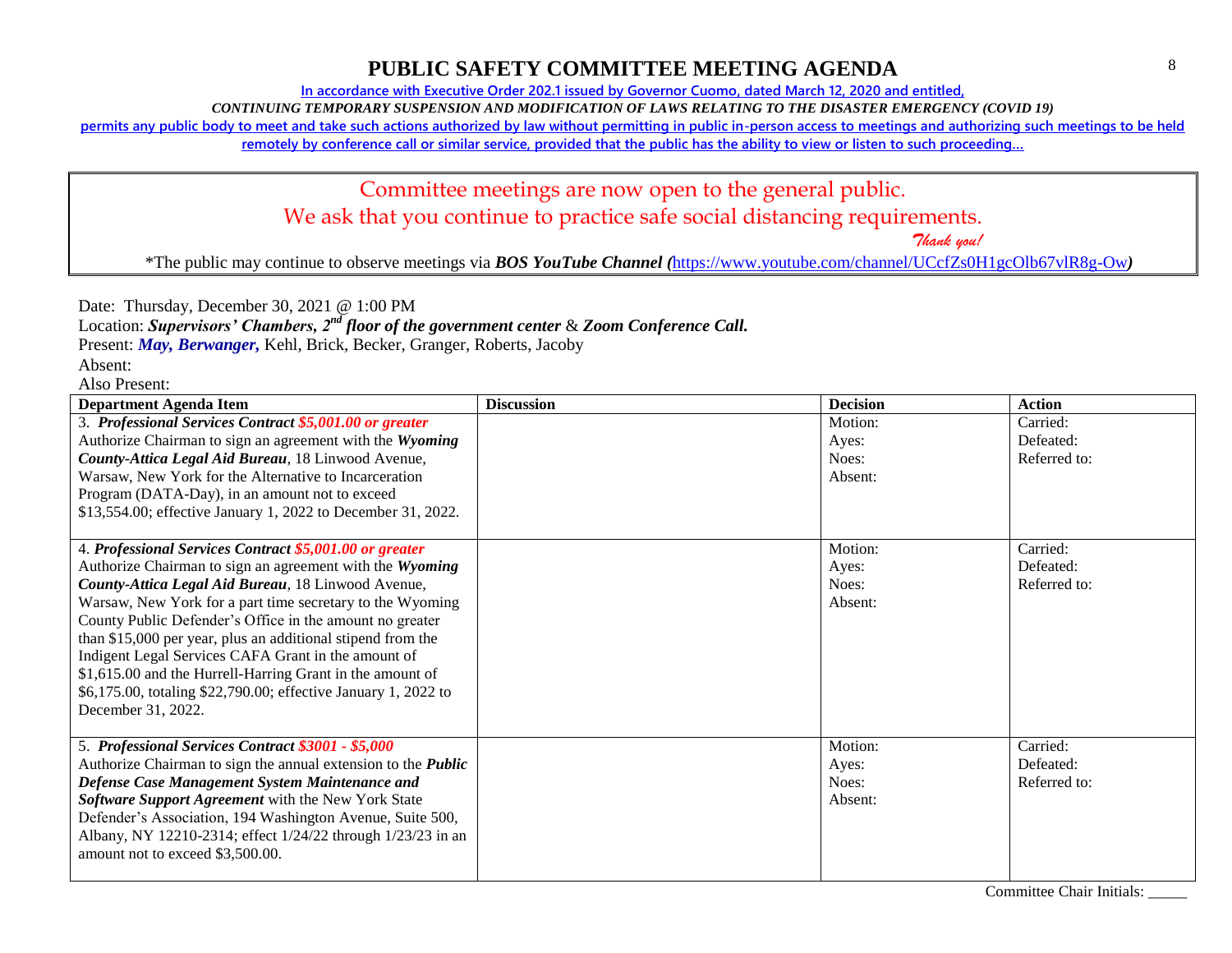**In accordance with Executive Order 202.1 issued by Governor Cuomo, dated March 12, 2020 and entitled,**

*CONTINUING TEMPORARY SUSPENSION AND MODIFICATION OF LAWS RELATING TO THE DISASTER EMERGENCY (COVID 19)*

**permits any public body to meet and take such actions authorized by law without permitting in public in-person access to meetings and authorizing such meetings to be held** 

**remotely by conference call or similar service, provided that the public has the ability to view or listen to such proceeding…**

# Committee meetings are now open to the general public. We ask that you continue to practice safe social distancing requirements.

 *Thank you!*

\*The public may continue to observe meetings via *BOS YouTube Channel (*<https://www.youtube.com/channel/UCcfZs0H1gcOlb67vlR8g-Ow>*)*

Date: Thursday, December 30, 2021 @ 1:00 PM

Location: *Supervisors' Chambers, 2nd floor of the government center* & *Zoom Conference Call.*

Present: *May, Berwanger,* Kehl, Brick, Becker, Granger, Roberts, Jacoby

Absent:

| Department Agenda Item                                                                                                                                                                                                                                                                                                                                                                                              | <b>Discussion</b>                        | <b>Decision</b>                      | <b>Action</b>                         |
|---------------------------------------------------------------------------------------------------------------------------------------------------------------------------------------------------------------------------------------------------------------------------------------------------------------------------------------------------------------------------------------------------------------------|------------------------------------------|--------------------------------------|---------------------------------------|
| 6. Appropriation<br>To: 01.32.1170.1.10001Salaries<br>\$20,000.00<br>1,240.00<br>01 32 1170 83001 FICA<br>290.00<br>01.32.1170.8.85001 Medicare<br>01/32/1170.8.81001 Retirement<br>3,400.00<br><del>w/01.11.1170.302510 HH Grant</del><br>\$24,930.00<br><b>Reason:</b> To cover costs not previously budgeted for Year 3 of<br>the Hurrell Harring Grant                                                          | $\lim_{n\to\infty}$<br>By the department | Motion:<br>Ayes:<br>Noes:<br>Absent: | Carried:<br>Defeated:<br>Referred to: |
| 7. FYI ~ Referred to 01-04-22 Finance Committee from<br><b>12-28-21 Human Resources</b><br><b>Position Fill: Public Defender</b><br>Fill one (1) position of <b>Assistant Public Defender (6<sup>th</sup>)</b> (1.0)<br>FTE) (position #012.503) on Salary Schedule G at an annual<br>salary of \$70,000. Person Vacating: Amber R. Poulos,<br>effective December 14, 2021. Position Available: January 5,<br>2022. |                                          | Motion:<br>Ayes:<br>Noes:<br>Absent: | Carried:<br>Defeated:<br>Referred to: |
| 8. Overnight Travel Authorization:<br>Norman P. Effman and Leah R. Nowotarski to travel by air to<br>the NYSBA Annual Meeting in New York, New York,<br>January 18, 2022 to January 22, 2022, airfare, hotel,<br>registration, and airport parking total \$3,164.35. Funds to be<br>paid from ILS Distribution 9.                                                                                                   |                                          | Motion:<br>Ayes:<br>Noes:<br>Absent: | Carried:<br>Defeated:<br>Referred to: |